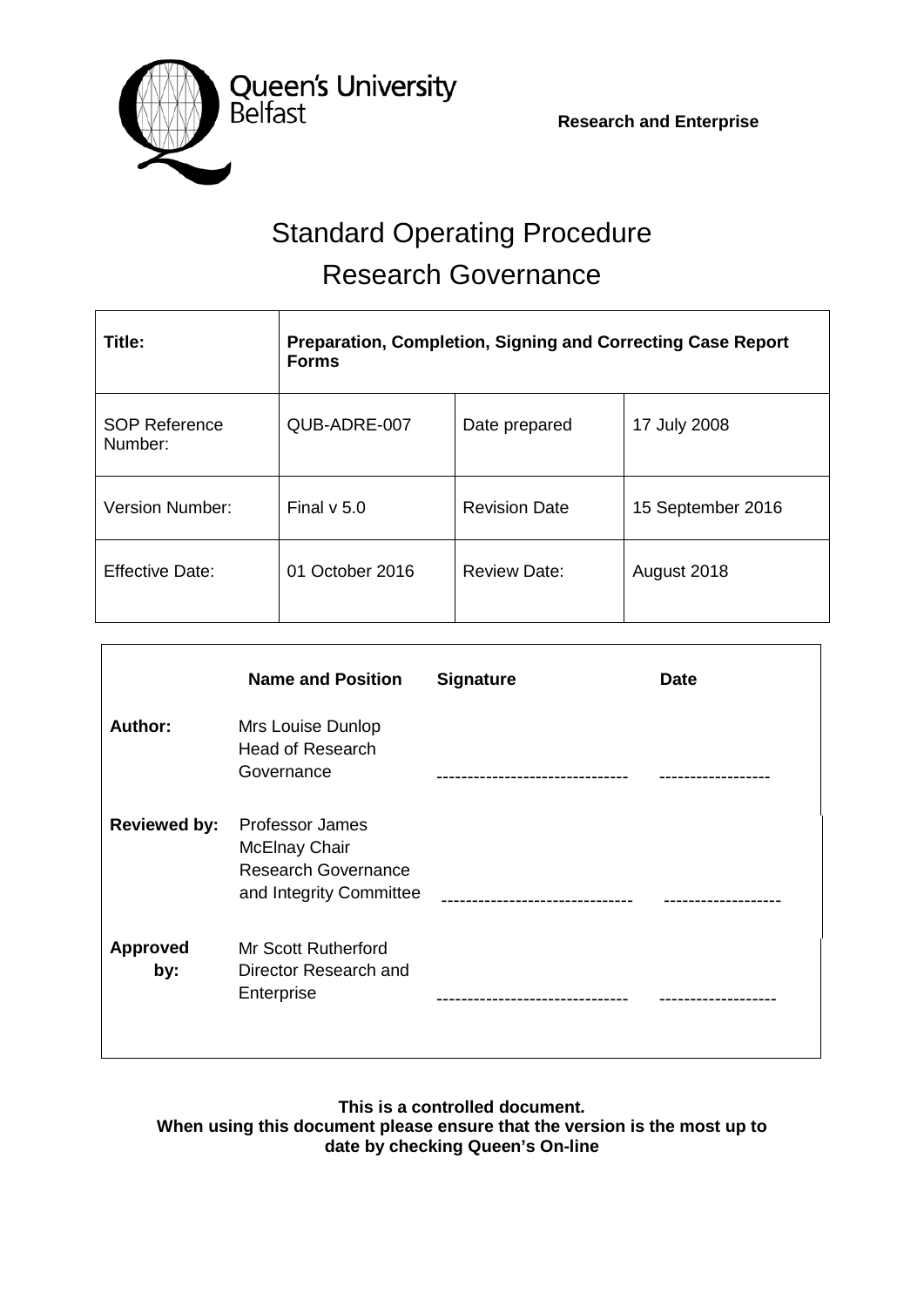## Revision Log

| Previous<br>Version<br>number | Date of Review/Modification | Reason for<br>Review/Modification                                | <b>New Version Number</b> |
|-------------------------------|-----------------------------|------------------------------------------------------------------|---------------------------|
| Final $v$ 1.0                 | 10/11/09                    | <b>Annual Review</b>                                             | Final $v$ 1.0             |
| Final $v$ 1.0                 | 10/11/10                    | Annual Review/<br>Update following<br><b>MHRA GCP Inspection</b> | Final $v$ 2.0             |
| Final $v$ 2.0                 | 20/08/2012                  | <b>Periodic Review</b>                                           | Final $v$ 3.0             |
| Final $v$ 3.0                 | 21/10/2014                  | <b>Periodic Review</b>                                           | Final $v$ 4.0             |
| Final $v$ 4.0                 | 15/09/2016                  | <b>Periodic Review</b>                                           | Final $v$ 5.0             |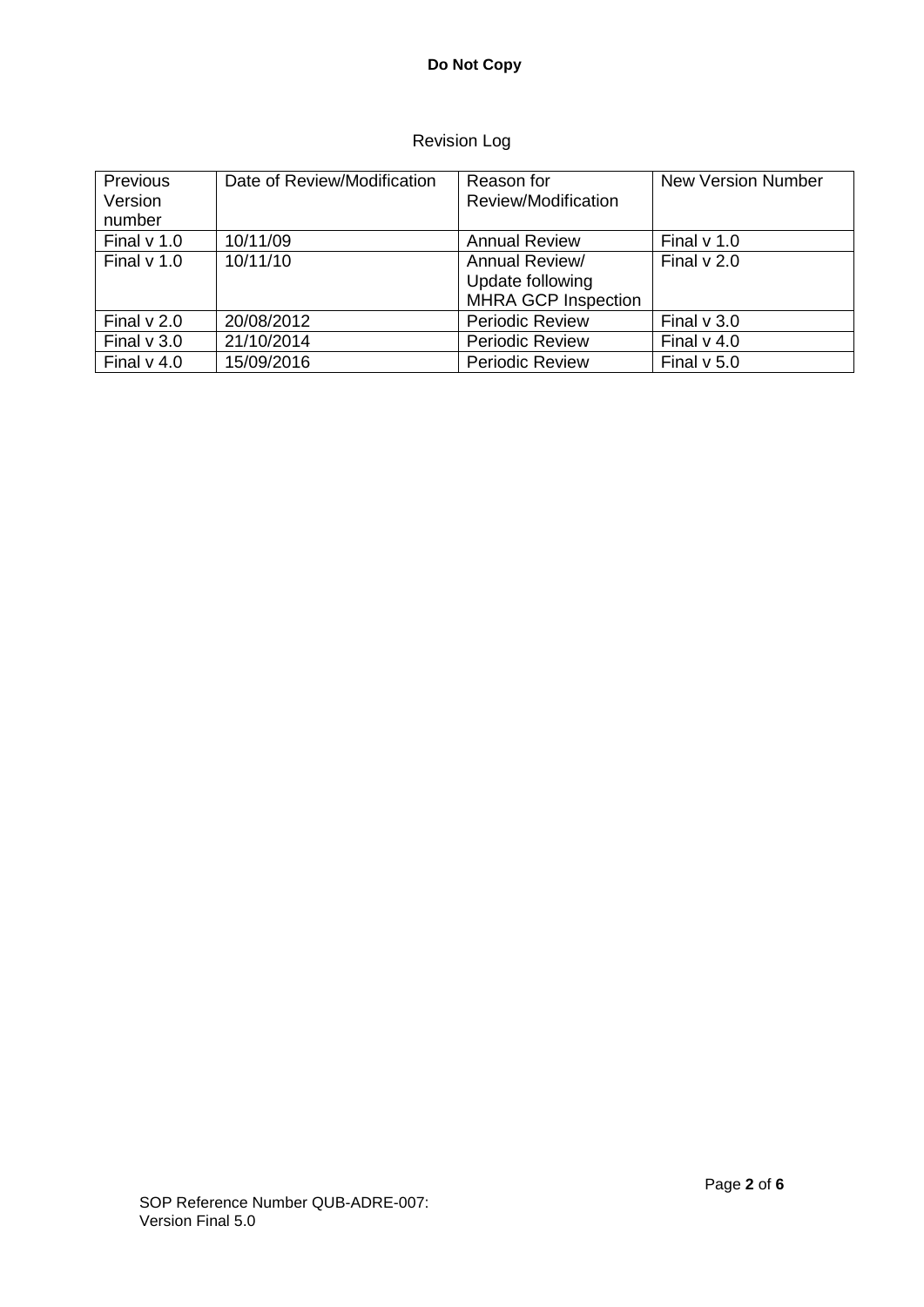## **1. Purpose**

This Standard Operating Procedure (SOP) is to describe the procedure for completing, signing and correcting Case Report Forms (CRFs).

This SOP has been prepared with Investigational Medical Product (IMP) studies in mind, but it should be used for other studies, as appropriate.

#### **2. Introduction**

ICH Good Clinical Practice Guidelines define a Case Report Form (CRF) as *"A printed, optical or electronic document designed to record all of the protocol required information to be reported to the sponsor on each trial subject".*

CRFs are the official documentation of the trial for the Sponsor, Regulatory Authorities (such as the Medicines and Healthcare products Regulatory Agency (MHRA) and in the case of multi-centre trials, the investigator sites. In the event of an audit or inspection, CRFs, in conjunction with source documents (e.g. health records) will be subject to examination.

The data collected on the CRF will form the basis of the trial report, any publications and, in the event of an Investigational Medicinal Product (IMP) study, contribute to the data required for regulatory approval of a new drug license or indication of same. Therefore, it is necessary to ensure that CRFs are legible, accurate, complete, authentic and prepared in a timely fashion.

A well-designed CRF acts as a reminder to investigators and ensures that the protocol is being followed.

#### **3. Scope**

This SOP applies to all studies where the University is acting in the capacity of Sponsor, or Co-Sponsor. It applies to all members of University staff; both academic and support staff as defined by Statute 1, including honorary staff and students. The University does not sole sponsor CTIMPs and therefore, the Lead Sponsor's requirements and approval of CRFs should always be met.

#### **4. Responsibilities**

The Chief Investigator (CI) is ultimately responsible for ensuring that data entered into the CRF is correct and complete.

Responsibility can be delegated in accordance with the SOP on Delegated Responsibility QUB-ADRE-005 to other investigators involved in the research for the set up, completion and recording of CRFs.

#### **5. Procedure**

#### **5.1 Preparation - General**

Each page of the CRF should have the following information as a header:

- Name of study or study number;
- Patient Code Number:
- Patient Initials;
- Date in the format of dd/mm/vyyy to capture the clinical visit/information.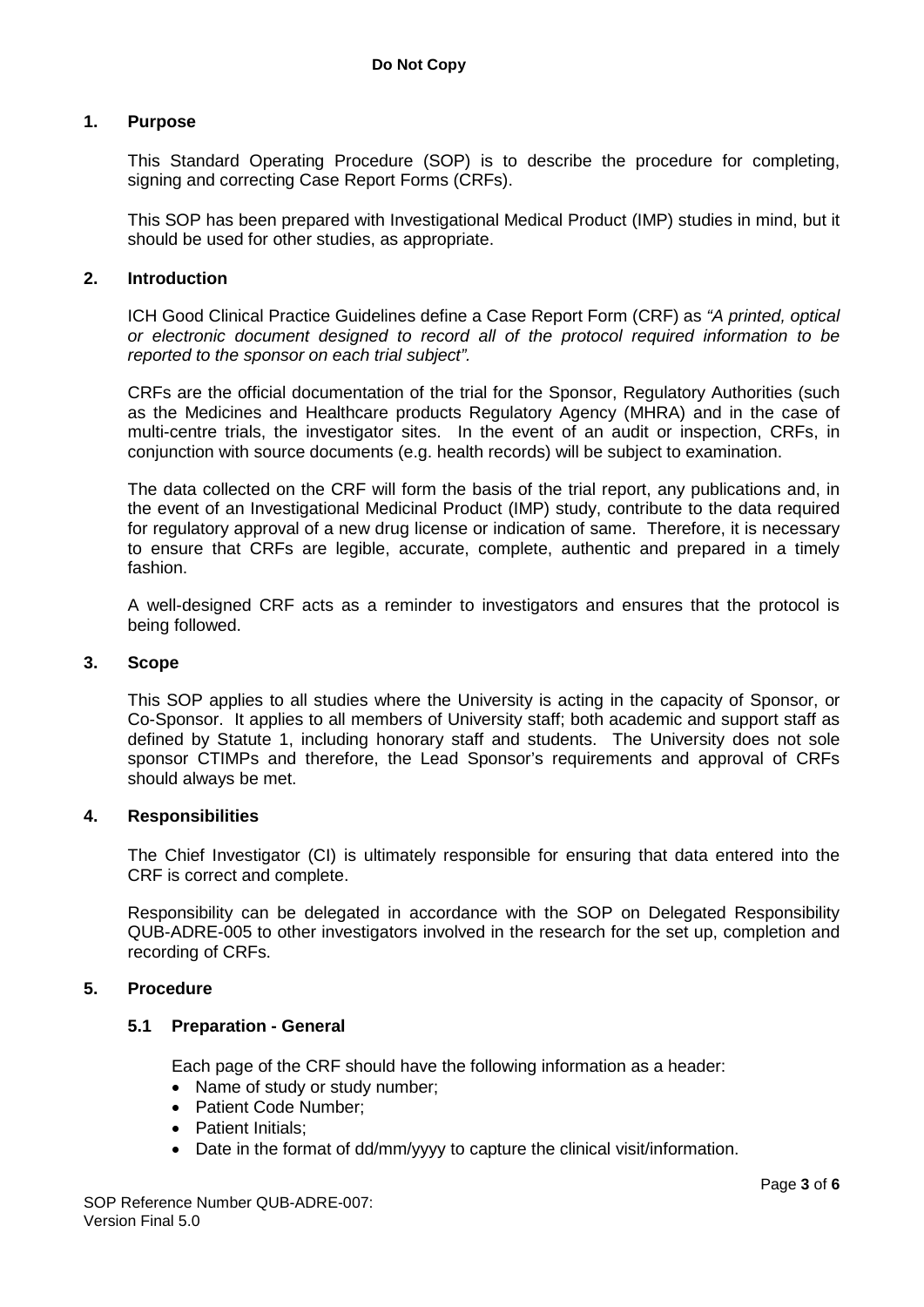Each page of the CRF should have the following information as a footer:

- Signature of the delegated individual completing the page;
- Signature of the CI with responsibility of signing off the entry:
- If the CRF extends over a number of pages indicate on each the number of the page in conjunction with the length of the document i.e. page 1 of 3, page 2 of 3, page 3 of 3.

There should be a logical layout to the CRF that is consistent with the protocol and follows the schedule of clinic visits.

The CI should collaborate with the statistician when developing the CRF and ensure that all those involved in the research study have a clear understanding of the contents of the CRF, before it is signed off.

The number of pages in the CRF will be dependent upon the nature of the study. Pages which include laboratory results should have the units of measurement pre-printed alongside each entry.

To facilitate data collection and subsequent analysis:

- Provide choices for each question;
- Collect raw data rather than calculated data;
- Ensure that a standard approach is taken to answering the questions i.e. answers are to be circled, underlined, deleted or a box ticked. The ticking of a box provides for less confusion.

#### **5.2 Preparation - Specific**

The following examples are not meant to be an exhaustive list but are to provide some guidance as to what should be contained in a CRF. The common contents are:

- Demographic information:
	- (i) Gender;
	- (ii) Date of Birth;
	- (iii) Date of Visit.
- Inclusion / Exclusion Criteria giving tick boxes to demonstrate compliance with each criterion.
- Screening pages:
	- (i) Medical examination;
	- (ii) Vital signs;
	- (iii) Laboratory results;
	- (iv) Other tests required to demonstrate compliance with the inclusion criteria;
	- (v) Concomitant medication.
- Visit pages:
	- (i) Vital signs to be measured at each visit;
	- (ii) Record of any procedure to be carried out;
	- (iii) Laboratory results;
	- (iv) Adverse event from for each visit;
	- (v) Any changes to concomitant medication.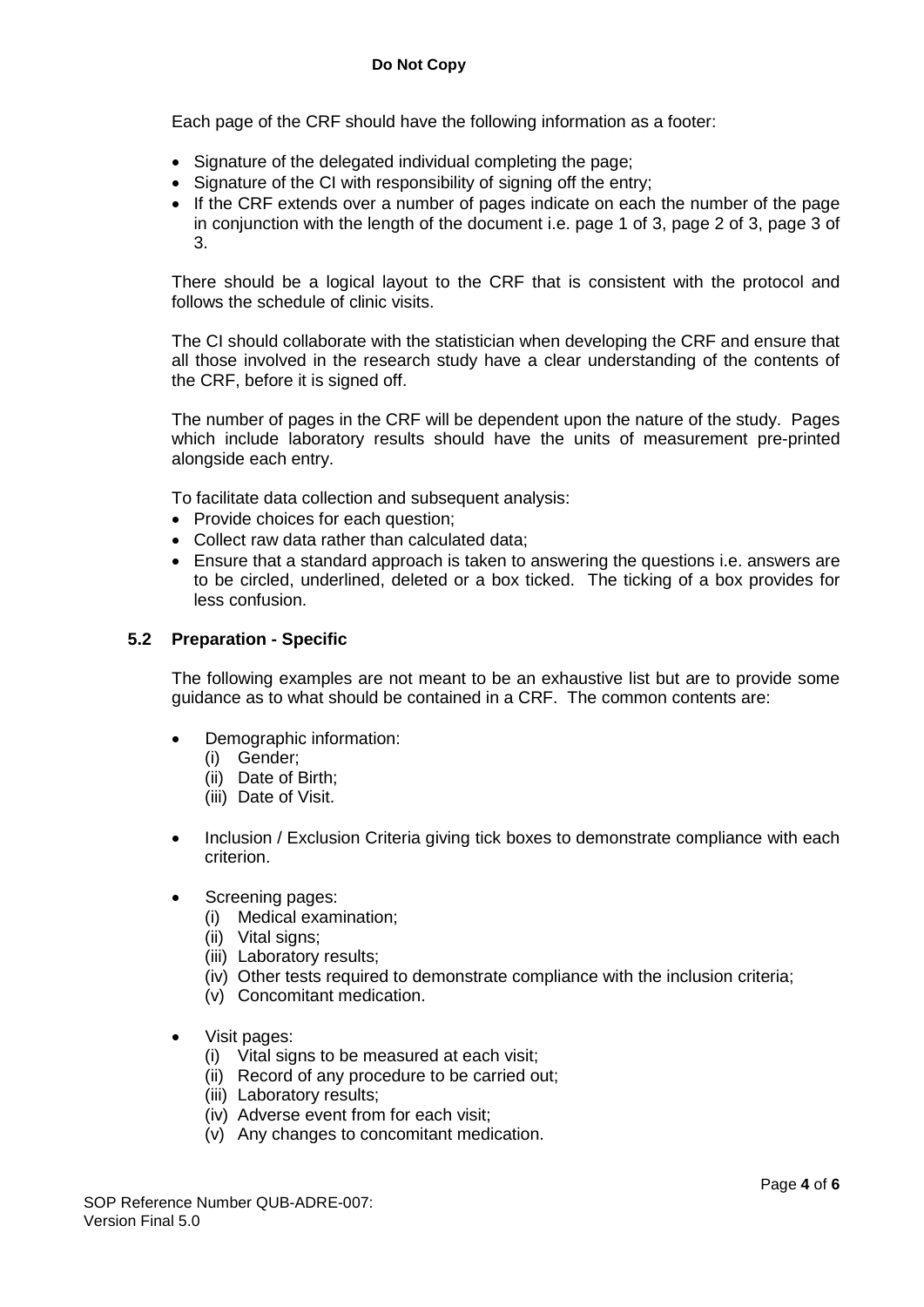- Early termination / withdrawal of participation page that includes:
	- The date of termination / withdrawal;
	- (ii) A checklist giving information on the reason(s) for early termination / withdrawal.
- An end of study page that includes the date of study completion (dd/mm/yyyy).

## **5.3 Completion of CRFs**

All CRFs are to be completed in accordance with GCP guidelines and as soon as possible after each clinical trial visit.

Entries should be:

- In English;
- Legible;
- In permanent ink, preferably black ballpoint pen;
- Verifiable.
- The confidentiality of the research participant must be maintained at all times. The research participant must only be identified in the CRF using a trial number or code. Only where the protocol specifies that CRFs are source documents and that the patient name can be collected, should names appear. In addition, informed consent must be obtained to retain patient identifiable information on University premises as outlined in QUB-ADRE-004.
- Data should be complete with no fields left blank. If data are unavailable it is necessary to write 'not applicable', 'missing', 'not known' or 'test not done' on the CRF.
- Likewise, do not create additional fields. Only provide the information that is asked for.
- All CRF data derived from source documents must be accurately transcribed, in particular, when copying out results, such as laboratory results. Any discrepancies with source data should be explained and the significance noted in the CRF and the source document.
- Unless otherwise agreed, laboratory values should be entered without conversion from printed reports. If conversions are required, in the case of multicentre studies where units of measurements may differ, space should be made in the CRF for the original figure, the conversion factor and the converted result. This facilitates the checking of calculations by trial monitors and regulatory authorities.

## **5.3.1 Correcting**

Corrections should be made by crossing through the incorrect entry with a single line so that the original entry is still readable. Do not use correction fluid, completely obliterate the entries or overwrite an entry. The correct data should then be entered, the correction dated and initialled and if necessary an explanation given of the correction.

## **5.3.2 Signing**

When all entries and corrections are deemed to be complete, the CRF must be signed by the CI (or designee) to assert that they believe it to be complete and correct.

Before any monitoring visit, the relevant members of the research team should ensure that all CRFs are as up to date as possible.